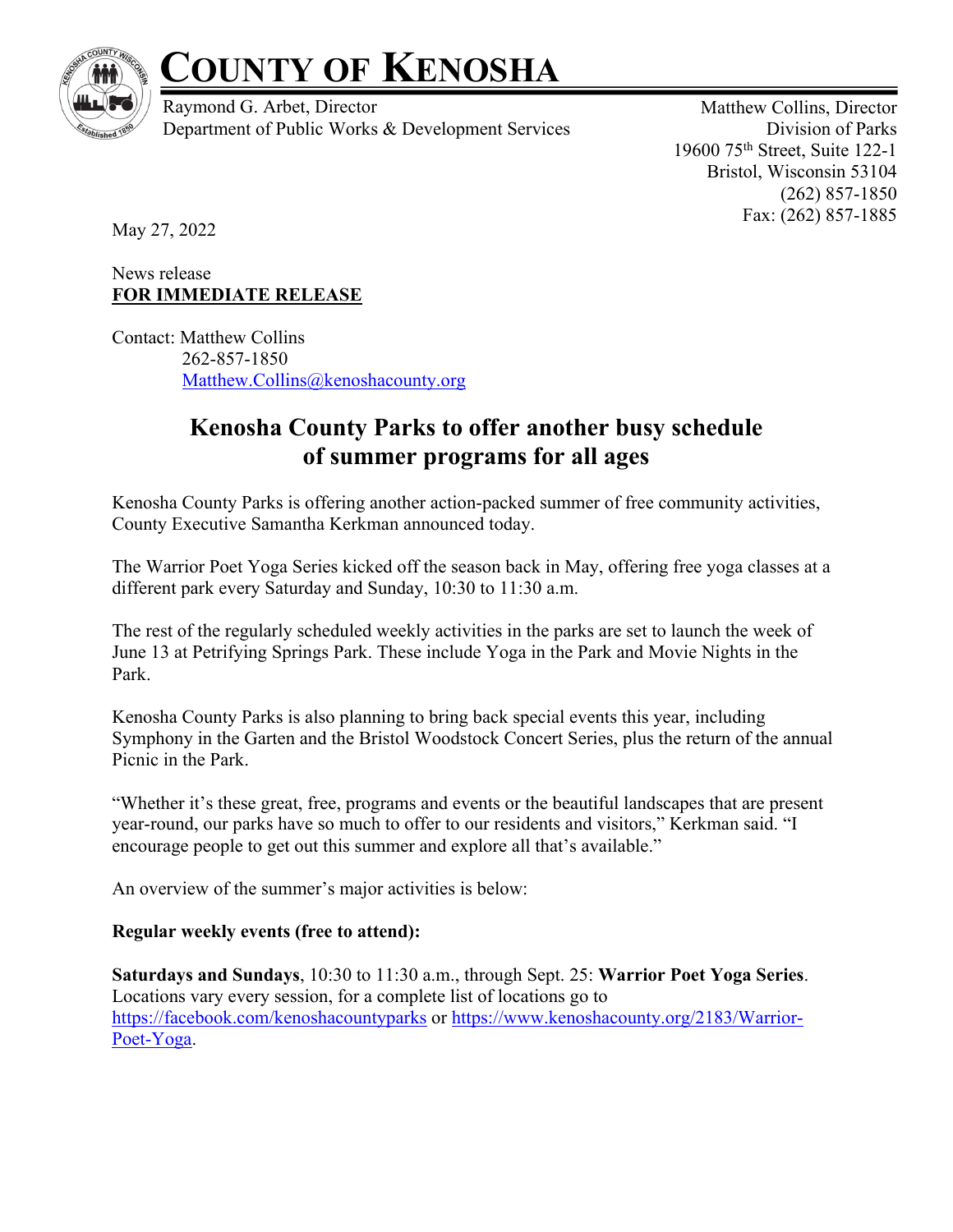**Mondays,** 5:30 to 6:30 p.m., June 13 through Aug. 13, Petrifying Spring Park Area #3: **Yoga in the Park Presented by Hot Yoga Kenosha**. Registration is encouraged. For more information, go to https://bit.ly/YITP2022.

**Thursdays,** 6 to 8 p.m., June 16 through Aug. 18, Bristol Woods Park: **Bristol Woodstock sponsored by Kenosha County Parks, Gruber Law Offices LLC, Aetna Medicare Solutions, and Pringle Nature Center**. Grab your lawn chairs or picnic blankets and enjoy the sounds of local artists in the park. Each concert is subject to weather conditions. The event is free to attend and fun for all ages. Featuring a variety of music genres, Bristol Woodstock is sure to get anyone on their feet. Go to https://www.kenoshacounty.org/2128/Bristol-Woodstock-Concert-Series for more information. This year's lineup is as follows:

- June 16: The Troy Leisemann Jazz Quartet
- June 23: Acoustic Blu
- June 30: JiMarth
- July 7: Donnell Reed
- July 14: Jesse Tyler Frewerd and Canary Canyon
- July 21: The StanDard Jazz Project
- July 28: TBD
- Aug. 4: Sweet Sheiks
- Aug.  $11: TBD$
- Aug. 18: Indigo Canyon

**Fridays** at dusk, June 17 through Aug. 19, Petrifying Spring Park Biergarten**: Gruber Law Offices Presents Movie Night in the Park**. All movies are subject to cancelation due to weather conditions. This year's movie lineup is:

- June 17: Encanto
- June 24: Field of Dreams
- July 1: Eternals
- July 8: Footloose
- July 15: Spider-Man: No Way Home
- July 22: Bill and Ted's Excellent Adventure
- July 29: Beetlejuice
- Aug. 5: Luca
- Aug. 12: Gremlins
- Aug. 19: Dog

#### **Special events (free to attend):**

Saturday, June 4, 9 a.m. to noon: **The Kenosha County Bike Rodeo** is a free, family-friendly event that promotes bike safety and safety of trails for people of all ages. Come on out for an organized ride from Petrifying Springs Park (meet in the Highway JR parking lot) to the Moose Lodge, 3003 30th Ave, Kenosha. Activities at the Moose Lodge include free concessions, bike safety classes, bike checks, raffles, food, and the Kenosha Police Department bike auction.